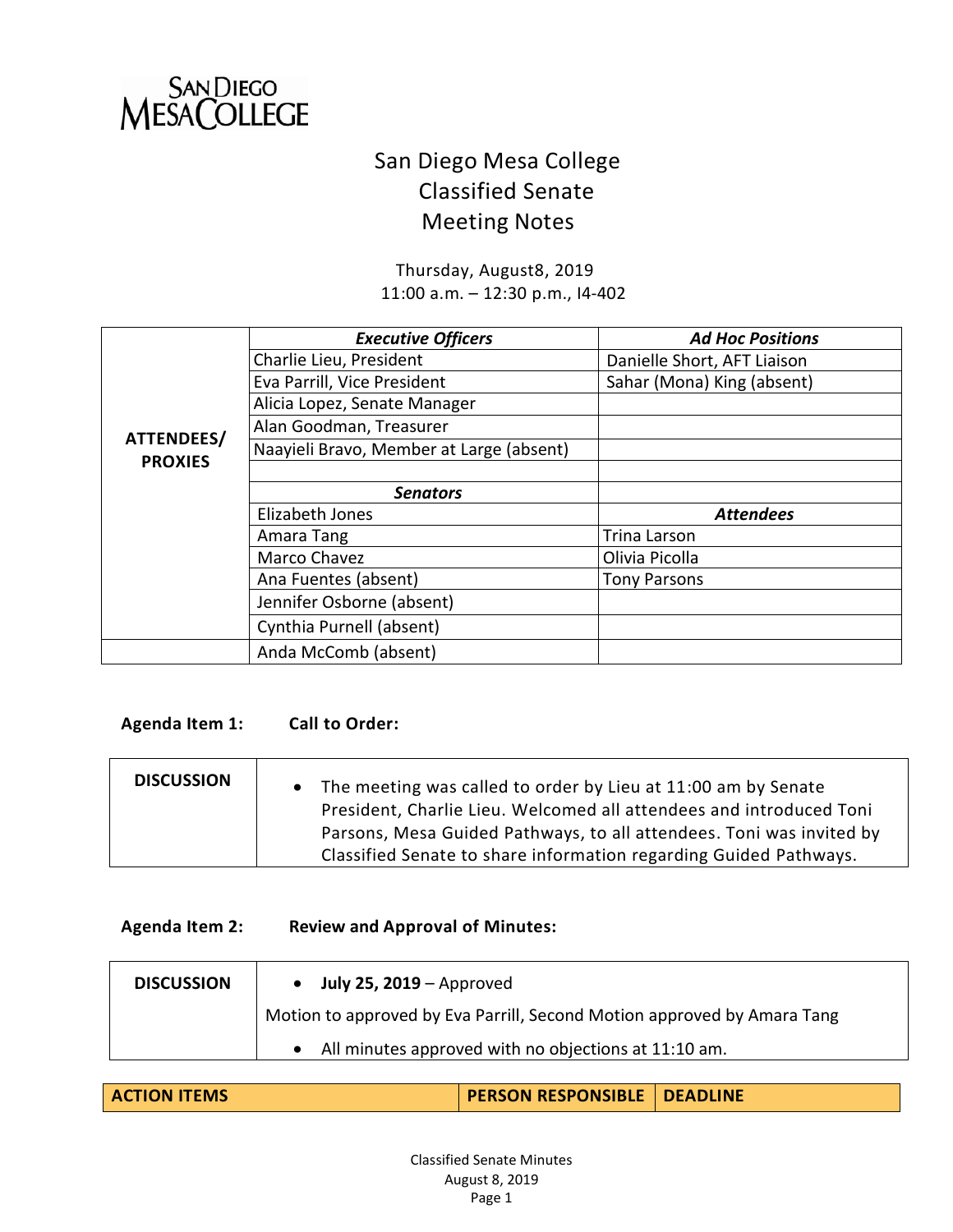| upload minutes |  |  |  |  |  |  |  |
|----------------|--|--|--|--|--|--|--|
|----------------|--|--|--|--|--|--|--|

• Alicia  $\vert \cdot \vert$  • Before next meeting

| <b>Agenda Item 3:</b> | <b>Welcome/Introductions:</b> |
|-----------------------|-------------------------------|
|-----------------------|-------------------------------|

| <b>DISCUSSION</b> | Toni Parsons, Guided Pathways, presented to Classified Senate information<br>regarding Mesa Guided Pathways and things we should know. She shared<br>a general overview and how to get involved for all constituents. Guided<br>Pathways is a national movement and it is a framework that is adopted for<br>community colleges. Guided Pathways is about asking ourselves what do<br>community college students need? We assume students are going through<br>one pathway but we need to ensure we are intentional about getting<br>students through from point A to point B. Pathways will provide many<br>options and more guidance into choosing the pathway that works best for<br>our students. The importance of guided pathways is that it will help us to<br>consider how to meet students' needs by guiding them through their<br>exploration as they begin their educational journey. We must be<br>intentional and all employees of our organization need to be involved in<br>this cause. The cause calls for all of us to support students in the following:<br>1) students' interests 2) students' goals 3) students' intentional exploration<br>of their academics 4) providing students with strong support in a variety of<br>areas such as career exploration, student services, tutoring, etc. |
|-------------------|--------------------------------------------------------------------------------------------------------------------------------------------------------------------------------------------------------------------------------------------------------------------------------------------------------------------------------------------------------------------------------------------------------------------------------------------------------------------------------------------------------------------------------------------------------------------------------------------------------------------------------------------------------------------------------------------------------------------------------------------------------------------------------------------------------------------------------------------------------------------------------------------------------------------------------------------------------------------------------------------------------------------------------------------------------------------------------------------------------------------------------------------------------------------------------------------------------------------------------------------------------------------------------------------------------------------|
|                   | Mesa Pathways include bringing clarity to 1) onboarding 2) intake<br>٠<br>3) mapping by embedding support throughout in financial, transfer, and<br>career opportunities 4) employment/salary information 5) course<br>sequences that support students' schedules 6) embed<br>counseling/academic support throughout a students' educational journey<br>from the beginning of their journey at Mesa<br>Mesa Pathways needs the voice of all constituents so that all can provide<br>knowledge, expertise, a voice, ideas for improvement, creativity to reach<br>new students, and new efficient and effective ways to fully support<br>students.                                                                                                                                                                                                                                                                                                                                                                                                                                                                                                                                                                                                                                                                  |
|                   | Toni shared that Mesa Pathways Committee (MPC) used to be composed<br>of 6 inquiry teams but there has been a redesign and it will now be<br>different design workgroups. She also wants all to be aware that MPC work<br>changes and there will be a call out for participation from all constituents<br>once workgroup times and meetings are solid.<br>There will also be other opportunities such as flex workshops so those who<br>can't participate in a workgroup at this time can provide input. Last year a<br>total of 182 constituents from Mesa College participated in this work and<br>the goal is to continue growing this number because the voice of everyone                                                                                                                                                                                                                                                                                                                                                                                                                                                                                                                                                                                                                                     |
|                   | is needed to help support students.                                                                                                                                                                                                                                                                                                                                                                                                                                                                                                                                                                                                                                                                                                                                                                                                                                                                                                                                                                                                                                                                                                                                                                                                                                                                                |

**Agenda Item 4: Executive Board & Senator Reports:**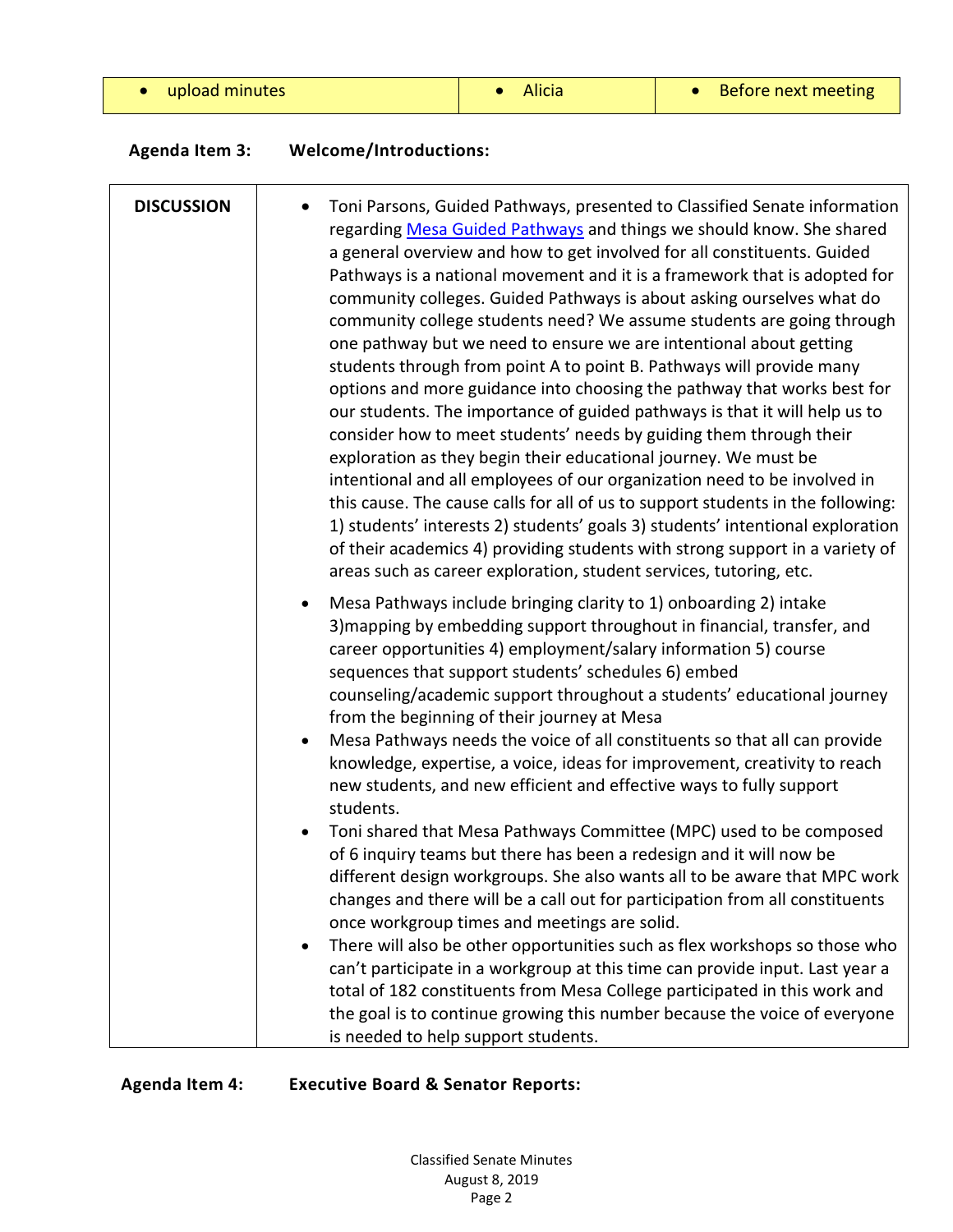| <b>DISCUSSION</b>   |    | a) President- Charlie Lieu<br>hiring freeze.<br>$\bullet$<br>Agreement.<br>funding formulas.<br>b) Vice President- Eva Parrill<br>No report<br>c) Senate Manager- Alicia Lopez<br>No report<br>d) Treasurer- Alan Goodman<br>checking account: | Council Meeting. There currently are some revenue expense<br>funding. As a district we are in the State of Hold Harmless<br>There will be future workshops and more information on the<br>1) Checking Amount \$4,015.02<br>2) Savings account \$416.24 | Shared information from the Budget Planning and Development<br>problems within the district in addition a portion of the new funding<br>formula is contributing to the expense problems. We are now in a<br>The Board and Presidents will continue to work with legislators so<br>that we continue to do our work and prevent us from losing our<br>Update on account balances since Alan is now established in the |
|---------------------|----|------------------------------------------------------------------------------------------------------------------------------------------------------------------------------------------------------------------------------------------------|--------------------------------------------------------------------------------------------------------------------------------------------------------------------------------------------------------------------------------------------------------|---------------------------------------------------------------------------------------------------------------------------------------------------------------------------------------------------------------------------------------------------------------------------------------------------------------------------------------------------------------------------------------------------------------------|
|                     |    | e) Member at Large- Naayieli Bravo<br>No report                                                                                                                                                                                                | 3) Savings other account \$56.54                                                                                                                                                                                                                       |                                                                                                                                                                                                                                                                                                                                                                                                                     |
|                     | f) | <b>Senator Reports</b><br>No Report                                                                                                                                                                                                            |                                                                                                                                                                                                                                                        |                                                                                                                                                                                                                                                                                                                                                                                                                     |
|                     | g) | Ad-hoc Reports<br>No report                                                                                                                                                                                                                    |                                                                                                                                                                                                                                                        |                                                                                                                                                                                                                                                                                                                                                                                                                     |
|                     |    | No report                                                                                                                                                                                                                                      | h) AFT Liaison Report-Danielle Short, JD                                                                                                                                                                                                               |                                                                                                                                                                                                                                                                                                                                                                                                                     |
| <b>ACTION ITEMS</b> |    |                                                                                                                                                                                                                                                | <b>PERSON RESPONSIBLE</b>                                                                                                                                                                                                                              | <b>DEADLINE</b>                                                                                                                                                                                                                                                                                                                                                                                                     |
| n/a<br>$\bullet$    |    |                                                                                                                                                                                                                                                | n/a<br>$\bullet$                                                                                                                                                                                                                                       | n/a<br>$\bullet$                                                                                                                                                                                                                                                                                                                                                                                                    |

**Agenda Item 5: Governance Corner:**

| <b>DISCUSSION</b> | n/a<br>∽<br>a, |  |  |
|-------------------|----------------|--|--|
|-------------------|----------------|--|--|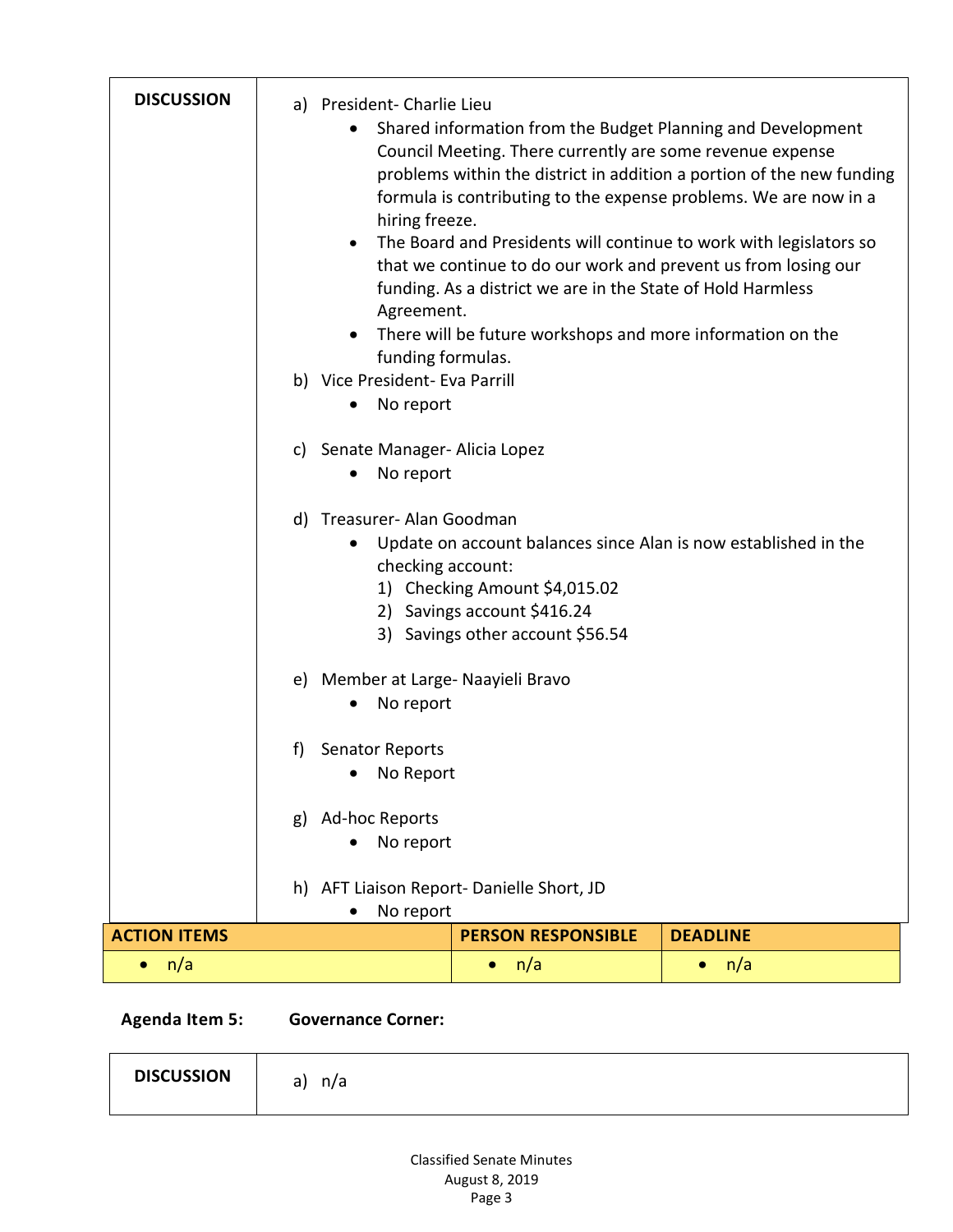| <b>Agenda Item 6:</b> | <b>Committee &amp; Department Reports</b> |
|-----------------------|-------------------------------------------|
|-----------------------|-------------------------------------------|

| <b>DISCUSSION</b> | a) Professional Development (Larson & Parrill)<br>Classified Equity Taskforce is developing professional development<br>opportunities. There was an onboarding lunch and now a second<br>event called "Career Advancement Workshop" hosted by Dr. Pamela<br>Luster (President of Mesa College), Dr. Ricky Shabazz (President of<br>City College), and Dr. Ashanti Hands (Vice President of Student<br>Services at Mesa College).<br>Classified Equity Taskforce is looking to follow up with more events. |
|-------------------|-----------------------------------------------------------------------------------------------------------------------------------------------------------------------------------------------------------------------------------------------------------------------------------------------------------------------------------------------------------------------------------------------------------------------------------------------------------------------------------------------------------|
|                   | b) Immigrant Students<br>Lieu share that the senate is looking for a liaison to share knowledge<br>regarding supporting immigrant students. There is a possibility that<br>if a liaison is not found then it may be taken off the agenda.<br>Lieu reported on July 2019 email from SDCCD supporting immigrant<br>$\bullet$<br>students. The District protects students' identities and will not<br>disclose any student information and will maintain campus safety.                                      |
|                   | c) Mesa Pathways (Larson, Lieu) (Tabled)<br>No report                                                                                                                                                                                                                                                                                                                                                                                                                                                     |
|                   | d) Student Equity (Aleman) (Tabled)<br>Recap-Basic Need Summit, July 29th                                                                                                                                                                                                                                                                                                                                                                                                                                 |
|                   | e) Strong Workforce (King) (Tabled)<br>No report                                                                                                                                                                                                                                                                                                                                                                                                                                                          |

**Agenda Item 7: Activity Reports/Updates/Activities**

| <b>DISCUSSION</b> | a) Picture day! Classified Senate Photoshoot-schedule your make-up session |
|-------------------|----------------------------------------------------------------------------|
|                   | with Hai Duong.                                                            |

| <b>ACTION ITEMS</b> | <b>PERSON RESPONSIBLE</b> | <b>DEADLINE</b> |
|---------------------|---------------------------|-----------------|
| n/a                 | n/a                       | n/a             |

**Agenda Item 8: New Business**

| <b>DISCUSSION</b> | a) Classified Senate Directory/Survey- (Bravo) |
|-------------------|------------------------------------------------|
|                   |                                                |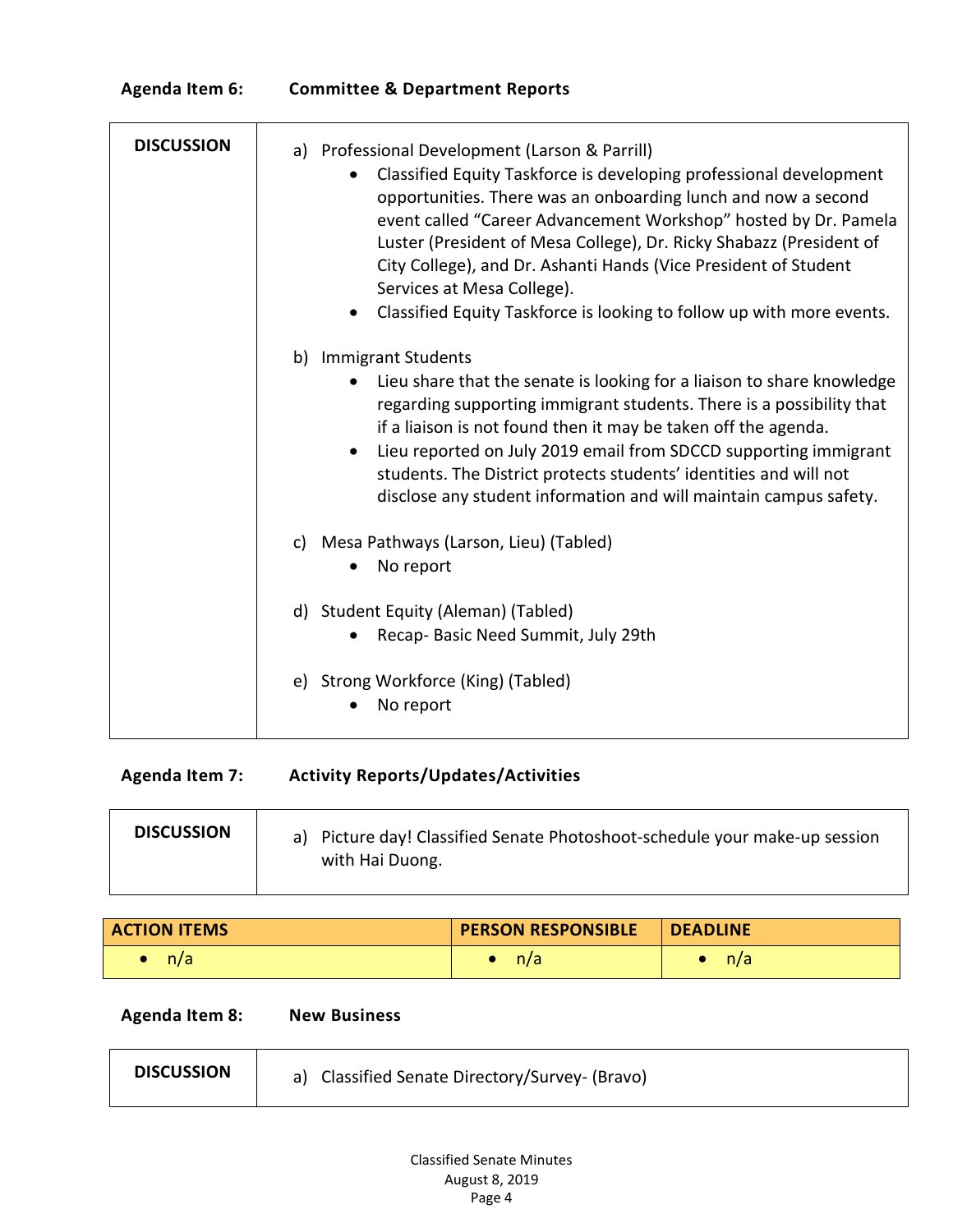| • Survey was created by Naayieli as a quick way to create a directory<br>for community, volunteering events, and team building. The<br>information will also help build new liaison assignments.<br>b) Liaison Assignments (Tabled)<br>Classified Senate Dues Campaign- Goodman<br>C)<br>Dues campaign is in progress. Alan will work on a mock up sample<br>for donations of \$1 or \$2 dollar dues. There are 17 people currently<br>donating using their payroll deduction. Amara Tang (Senator)<br>brought up idea of possibly having a "Penny Wars" event for the<br>dues campaign.<br>d) Social Media Communication-Loft "Twitter Explorer" Badge Link<br>Lieu shared that the goal is to use Twitter to help classified senate to<br>get information out regarding initiative we are working on as a<br>team. He has invited Anabel Pulido from the Office of<br>Communications to attend our next meeting and share best<br>practices on utilizing Twitter. |
|---------------------------------------------------------------------------------------------------------------------------------------------------------------------------------------------------------------------------------------------------------------------------------------------------------------------------------------------------------------------------------------------------------------------------------------------------------------------------------------------------------------------------------------------------------------------------------------------------------------------------------------------------------------------------------------------------------------------------------------------------------------------------------------------------------------------------------------------------------------------------------------------------------------------------------------------------------------------|
|                                                                                                                                                                                                                                                                                                                                                                                                                                                                                                                                                                                                                                                                                                                                                                                                                                                                                                                                                                     |
|                                                                                                                                                                                                                                                                                                                                                                                                                                                                                                                                                                                                                                                                                                                                                                                                                                                                                                                                                                     |

| <b>ACTION ITEMS</b> | <b>PERSON RESPONSIBLE</b> | <b>DEADLINE</b> |
|---------------------|---------------------------|-----------------|
| n/a                 | n/a                       | n/a             |

**Agenda Item 9: Old Business:**

| Lieu shared that the senate is looking for a liaison to share<br>knowledge regarding Green New Deal Resolution. There is a<br>agenda. | <b>DISCUSSION</b> | a) Green New Deal Resolution (Larson/Cataño/Kunkee/Nematollahi)<br>possibility that if a liaison is not found then it may be taken off the |
|---------------------------------------------------------------------------------------------------------------------------------------|-------------------|--------------------------------------------------------------------------------------------------------------------------------------------|
|---------------------------------------------------------------------------------------------------------------------------------------|-------------------|--------------------------------------------------------------------------------------------------------------------------------------------|

| <b>ACTION ITEMS</b> | <b>PERSON RESPONSIBLE</b> | <b>DEADLINE</b> |
|---------------------|---------------------------|-----------------|
| n/a                 | n/a                       | n/a             |

| <b>Agenda Item 10:</b> | Announcements/Events: |
|------------------------|-----------------------|
|------------------------|-----------------------|

| <b>DISCUSSION</b> | a) Mesa Journeys Flex, Aug. $14th$ , 11:00 am $-1:00$ pm<br>b) Fall 2019 Convocation, August 15 <sup>th</sup> , 8-noon, Location: Mesa Gym                                        |
|-------------------|-----------------------------------------------------------------------------------------------------------------------------------------------------------------------------------|
|                   | c) Racial Justice in Community Colleges, September 12 <sup>th</sup> , Location: MC 211<br>d) Council of Classiffied Employees Conference, October 18-20 <sup>th</sup> , Location: |
|                   | Glendale, CA-AFT Conference Travel Form                                                                                                                                           |

**Agenda Item 11: Roundtable:**